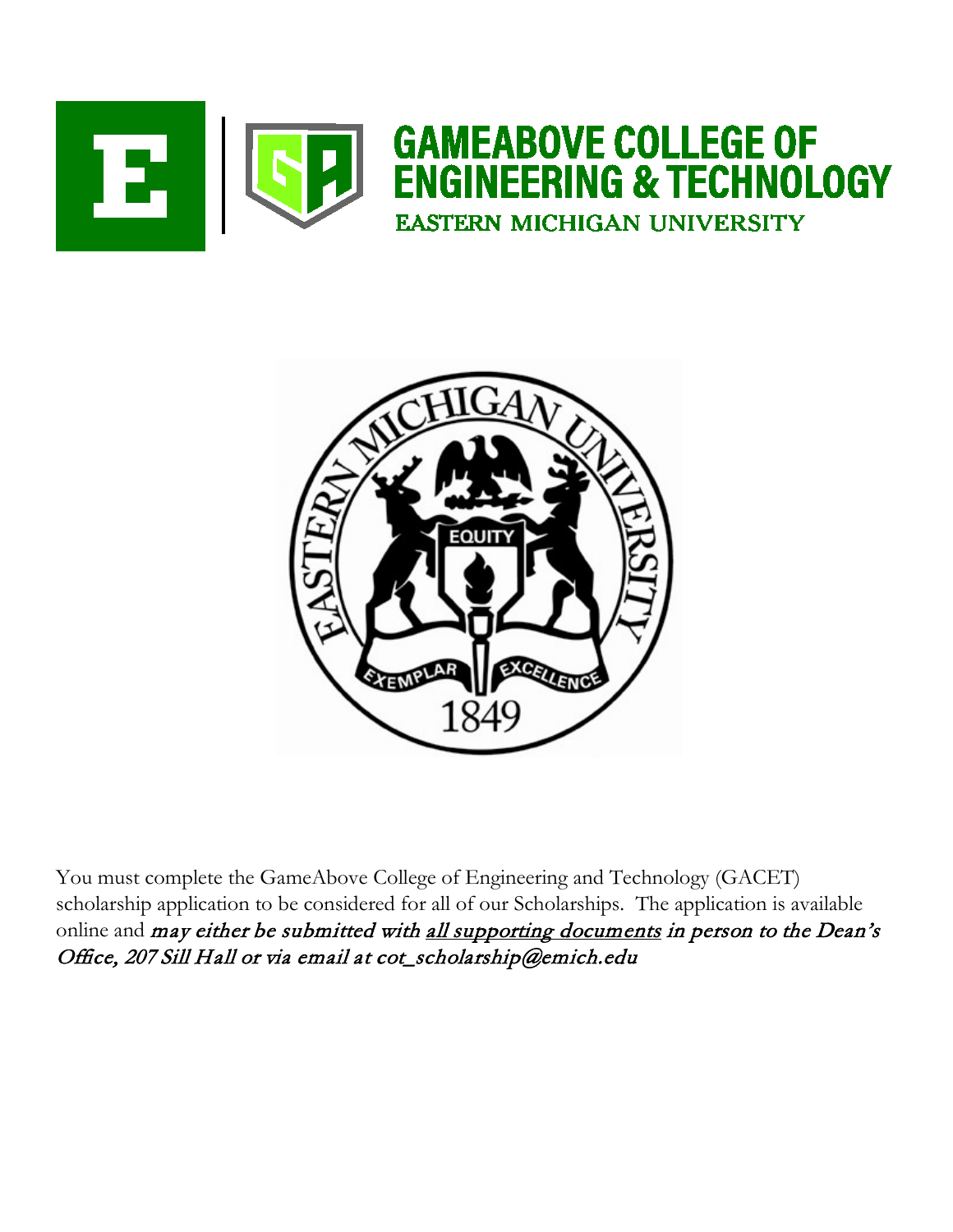# GAME ABOVE COLLEGE OF ENGINEERING & TECHNOLOGY - GENERAL SCHOLARSHIPS

### COT Dean's Resource Board Scholarship

Applicants must have a 3.0 GPA, achieve senior status during the period of the award. Student must submit a 200 word goal statement and **letter of recommendation**.

### Richard & Norma Sarns Scholarship

Applicants must have a cumulative 3.0 GPA or above. Must be enrolled in a minimum of 12 credit hours for the semester the award is granted; priority given to High School graduates and then to currently enrolled students.

#### Jay J. Seaver Scholarship

Applicant must be junior or senior status who exhibits superior academic performance; preference given to minority students and selection based on student's academic record.

#### John Rini Memorial Scholarship

Applicants must be a member of the Administrative Management Society COT chapter; achieve at least junior status; have a declared major in Administrative Management area and show evidence of leadership and service.

### John W. Porter – Graduate Research Excellence Scholarship

Awarded to a returning COT graduate student who has participated in EMU's graduate research fair.

### Peggy and Bill Moylan Scholarship

Awarded to Undergraduate and Graduate students enrolled in a declared major in the CoT. Undergraduate student should have completed their general study requirements of 41 credits and Learning beyond the Classroom; overall GPA greater than 2.5 and major GPA greater than 3.0. Graduate student should be fully admitted to their program and met all conditional admission requirements.

# SCHOOL OF INFORMATION SECURITY & APPLIED COMPUTING (IA)

# Ann M. and Allan S. Remp Network and Information Security

Awarded to students who have successfully completed (with 3.0 average) 6-9 credit hours in Network and Information Security. Student must submit an explanation detailing how they plan on using the award (conference, travel, tuition, research, etc).

#### Mark Stanislav

Awarded to students who are studying Information Assurance and Cyber Security with a minimum 2.98 GPA. The Donor requests that the following be taken in consideration and can be addressed in your essay that is due with your application: first generation in family to attend College, achieved goals despite financial and/or other challenges.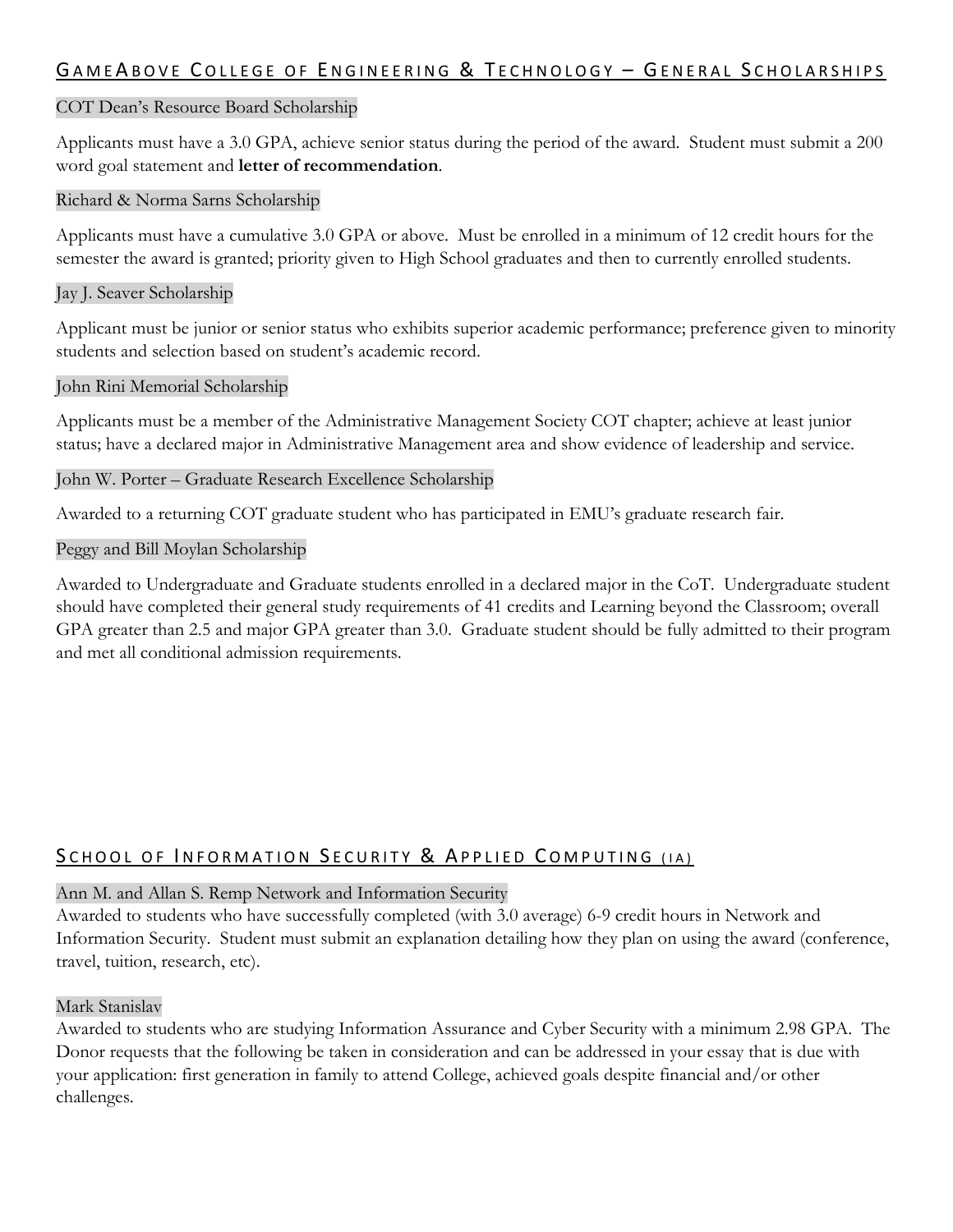# S CHOOL OF ENGINEERING (CAE, CET, EECE, EET, EM, ME, MET, PC, PDD, QUAL)

#### Carolyn Marr Thomson Memorial Scholarship

Awarded to Computer-Aided Manufacturing/Product, Design & Development majors with a cumulative 3.0 GPA; preference given to female applicants.

#### Thomas E. Stevens Memorial Endowed Scholarship

Awarded to sophomores, juniors, and seniors with a declared MET major with a minimum 3.0 GPA. **Preference given to student that brings creativity to their academic activities and illustrates a cooperative spirit in teamwork activities and** submit a personal statement that articulates their interest in Mechanical Engineering Technology and why they should receive this award.

#### Ervin Industries Scholarship

Awarded to students (entering college for the first time or transfer students) who intend to major with a degree from the School of Engineering Technology; a cumulative 2.5 GPA; must be enrolled a minimum of 6 credit hours.

#### Ryan Fox Memorial Endowed Scholarship

Awarded to a junior or senior student with a 2.8 minimum GPA.

#### Max Kanagy Scholarship

Awarded to undergraduate or graduate students; one scholarship per year fall term only. Preference given to undergraduate juniors and seniors with a 3.0 GPA and 3.5 for graduates. Must provide **letter of recommendation from past or current employer(s);** must demonstrate professional promise and entrepreneurial ambition; must submit a personal statement about goals.

#### SET Faculty and Alumni Scholarship

Awarded one scholarship per year for fall only. Preference given to junior or senior students with 3.0 GPA and graduate students with 3.2 GPA; must **provide two letters of recommendation**; must demonstrate professional promise and entrepreneurial ambition; must submit a personal statement on goals and future ambition in the industry.

#### Donald J. Purdie, Sr. and Family Scholarship in Engineering

Awarded to an undergraduate student major in Engineering, demonstrates professional promise, with preference given to students completing their final year of the program in need of assistance to complete degree.

#### Charles H. Parker & John A. Gordon Memorial Scholarship

Awarded to students in the Polymers & Coatings curriculum. Selection made at the discretion of the school director or program coordinator.

#### John C. Graham Memorial Scholarship

Awarded to Polymers & Coatings majors (all academic levels will be considered) who have a 3.0 GPA or above.

#### Chang-Pei Kuo Scholarship

Awarded to graduate student in the Polymers & Coatings curriculum with a minimum 3.5 GPA.

#### Polymers and Coatings Scholarship

Awarded to a student majoring in Polymers & Coatings with a minimum 3.0 GPA for an undergraduate student and 3.5 GPA for a graduate student.

#### Valspar Scholarship

Awarded to a full-time student majoring in Polymers & Coatings with a minimum 3.0 undergraduate GPA and 3.5 graduate GPA.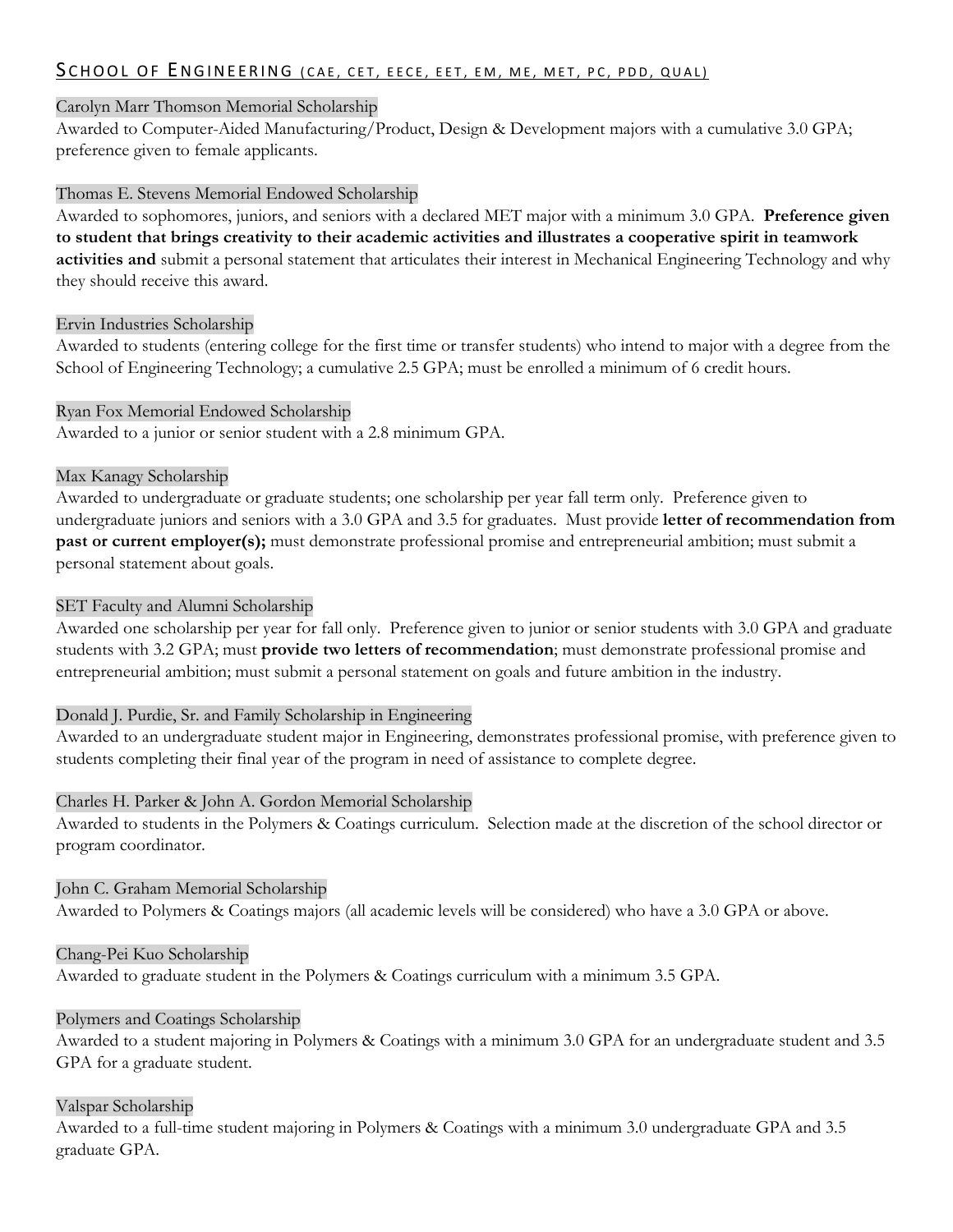# SCHOOL OF TECHNOLOGY & PROFESSIONAL SERVICES MANAGEMENT (AVFT. AVMG, BMMT, DOTS, HRM, LEGL, TM, TS)

### Alice W. Callum Paralegal Scholarship

Awarded to students in Paralegal Studies; preference given to junior or senior with 3.0 GPA; must submit letter stating goals and why applicant should be considered; preference given to applicants who are active in community service.

#### Coca Cola Scholarship

Awarded to students who have earned 56 credits toward their degree; having completed their first HRM cooperative study rotation and are in good academic standing.

### Polly and Jim Buchanan Hospitality Management Scholarship

Awarded to HRM major at the sophomore level or above, including graduate students; must have a 2.3 GPA or higher and dedication to completing degree; interest in the hospitality industry by shown work experience and/or support for the student club or other industry related activities. Award can only be received once.

### Dr. Rose C. Wingo Scholarship

Awarded to Business Education majors with a cumulative 2.5 GPA; completed BMMT 200; must request in writing a desire to become a teacher; enrolled in a minimum of 8 credit hours during the semester awarded.

### Earl C. Meyer Collegiate DECA Scholarship

Awarded to students whose major is Business, Management, Marketing and Technology (BMMT) with a minimum 3.0 GPA.

# George A. Willoughby Memorial Scholarship

Awarded to Business, Management, Marketing and Technology (BMMT) students with outstanding achievement and/or outstanding promise for contribution in the field of industrial education.

#### Julius M. Robinson Scholarship

Awarded to students majoring in Business Education (BMMT); then secondary education if such curriculum is not offered; have completed 75 credit hours; junior standing with one full semester taken at EMU.

#### Rhonda M. Gayleard Scholarship

Awarded to Business Education (BMMT) majors who have a 3.0 GPA or above.

#### Morell D. Boone Scholarship

Awarded to students seeking a Master of Science (MS) in Technology Studies degree with a 3.0 GPA or better. Student must be enrolled in a minimum of 6 credits per semester.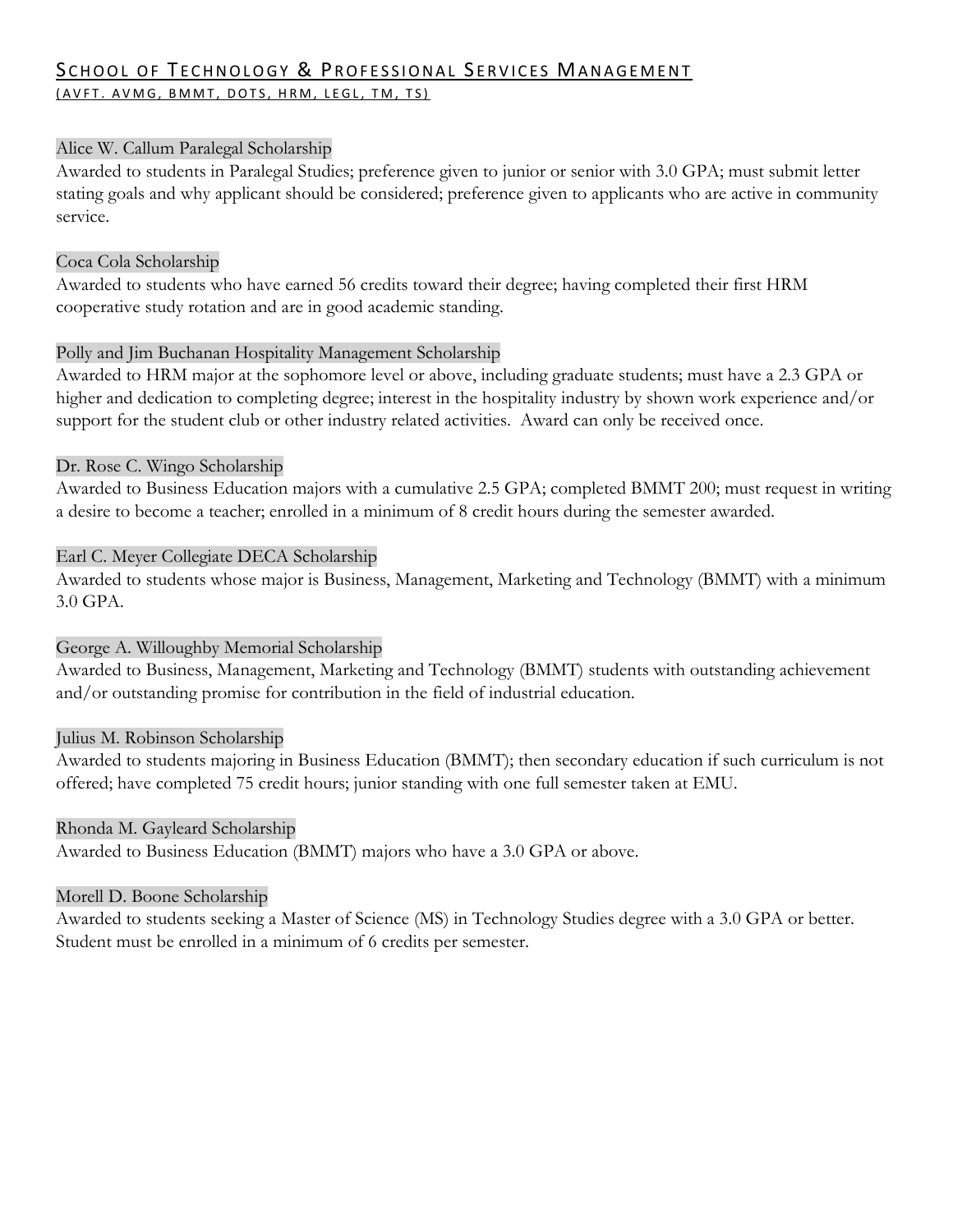# SCHOOL OF VISUAL & BUILT ENVIRONMENTS (ATM, CMT, CNST, IDE, SAG)

### Grace Fuller Scholarship

Awarded to a junior or senior majoring in ATM/FMI; has a cumulative 3.0 GPA and selection based upon scholarly performance and leadership potential.

#### Dr. James Stein Construction Management Scholarship

Awarded to both undergraduate (3.0 GPA) and graduate (3.5 GPA) student in the Construction management program; preference given to juniors and seniors and to applicants with expressed interest in entrepreneurship within the construction industry. Applicant must provide **(2) letters of recommendation from past or current employers**, demonstrate professional promise and entrepreneurial ambition and submit a personal statement about goals in the construction industry.

#### Dr. John A. Weeks Construction Management Scholarship

Awarded to Construction Management majors who are members of Eastern Constructors and have earned a minimum of 48 credit hours toward a CNST degree. The applicant must also have at least one full academic year left subsequent to the application deadline. Applicant must submit **(2) two letters of recommendation from faculty** with application.

#### Fred Wright Construction Management Scholarship

Awarded to Construction Management majors achieving junior or senior status with a cumulative 3.0 GPA.

#### Industrial Power Systems Inc. Construction Management Scholarship

Awarded to Construction Management students with a 2.8 GPA or above; preference given to child/grandchild of current Industrial Power Systems employee or child/grandchild of furnished list of a construction trade organization.

#### Joe O'Neal Scholarship

Awarded to Construction Management that shows professional promise and entrepreneurial talent. Must have 2.5 GPA from Community College or University in Michigan. Financial resources a consideration.

#### John and Michelle Bodary/Woods Construction Scholarship

One scholarship awarded per year for fall term only. Both undergraduate and graduate students in Construction Management are eligible. For undergraduates preference is given to juniors and seniors with expressed interest in entrepreneurship within the construction industry; 3.0 GPA for undergraduates and 3.5 GPA for graduates; must provide **(2) two letters of recommendation from past or present employers**; must demonstrate professional promise and entrepreneurial ambition and provide a personal statement on goals in the construction industry.

#### Mans Lumber and Millwork Scholarship

Awarded to student with a declared major in Construction Management, cumulative 3.0 GPA or better, preference given to students that went to a Southeastern Michigan high school.

#### Frances G. Sanderson Scholarship

Awarded to undergraduate in ATM program who demonstrates leadership ability, motivation, and commitment along with scholastic performance.